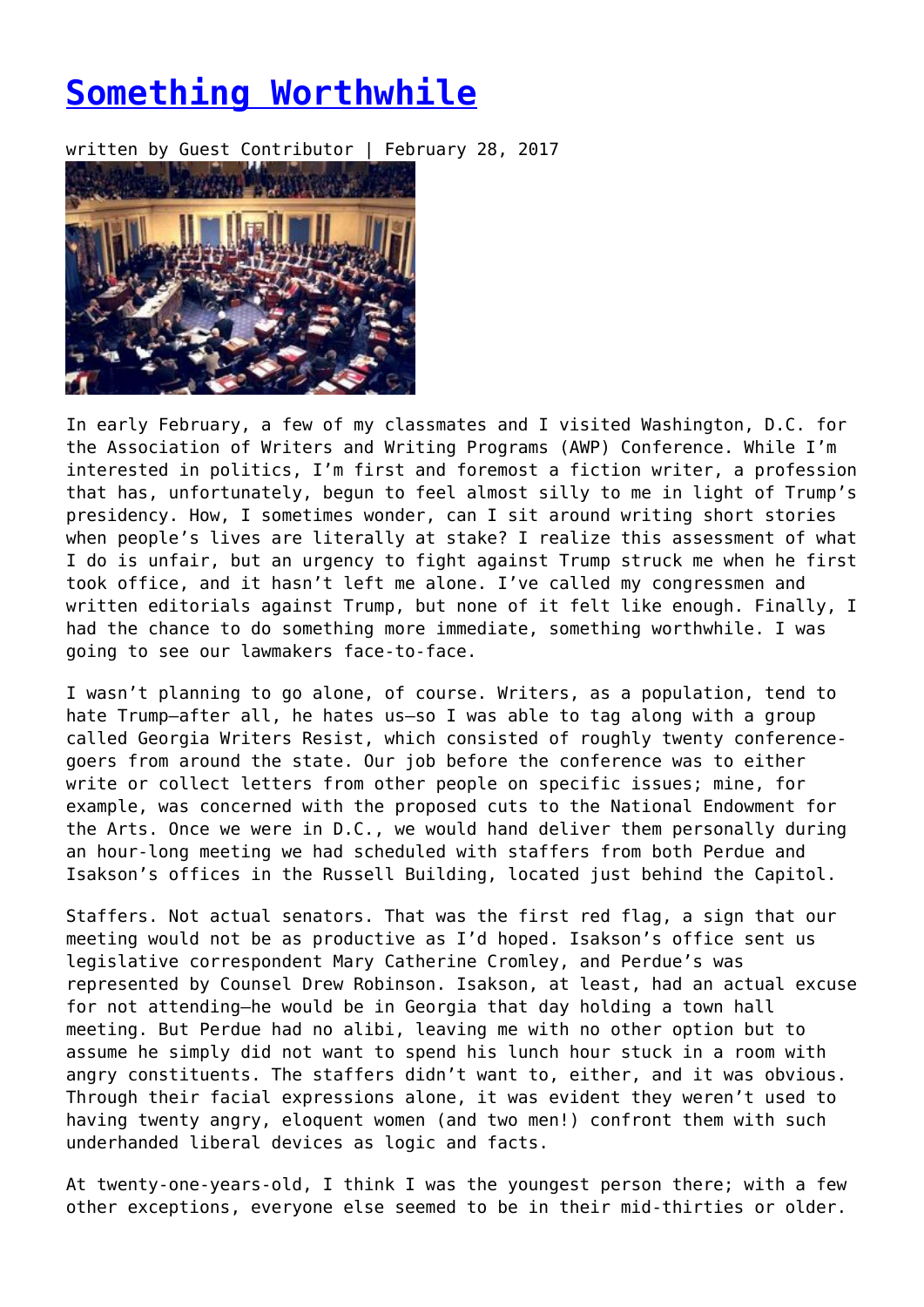I was also one of the five or six people who'd volunteered to speak. As one of the few people on the planet who enjoys public speaking, I had planned my speech days in advance: I would introduce my oversized family of nine, explain how all seven of us children are creatively inclined, that among us there are actors, musicians, writers, and artists. With that established, I'd hone in on one of my little sisters who's currently involved in a community theatre that receives some of its funding from the Georgia Council for the Arts, which in turn gets half of its funding from the NEA. How, I would ask, do you propose my sister prepare for a career in theatre if the NEA is cut, especially when our rural high school has no theatre department? Then I would hit them with some damning statistics. I had a list in my hand, bulleted and everything. I was ready to go.

Our meeting started off well enough. We were given a spacious conference room, cordial introductions, and, it seemed, a rare chance to speak our minds in a place where it counted. The first two speeches went well, but pretty soon our conversation spiraled into questions that resulted in no answers. Here's an example, taken verbatim from a transcript of the meeting:

Writer: What was the rationale for voting for DeVos?

Mary Catherine: I don't handle education.

Even worse:

Mary Catherine: [during a discussion of the Affordable Care Act] Any replacement plan that anybody would come up with would keep essential parts for preexisting conditions, keeping kids on parents' insurance.

Writer: Why repeal it, then?

Mary Catherine: There are bad parts. Personally, I don't handle health care. I don't want to give you all bad information.

At that point, the meeting devolved into a discussion of which issues Mary Catherine is educated on, but I'll be nice and give her the benefit of the doubt. I know she's been trained to evade questions—she's in politics. It's part of the job description. This essay might have included more of her artful dodges had she not tried to kick us out fifteen minutes early.

That's right. Exactly forty-three minutes into our hour-long meeting, the meeting we'd had scheduled weeks in advance, she attempted to force us out.

"So we do have another meeting here in 2 minutes," she said. "We have gone 15 minutes over. Our allotted time was 30 minutes."

The rest of our conference was fraught with indignation. The women in our group persisted, telling their stories even though they'd been silenced, but I sat mute, unable to make myself enter the verbal fray. My speech suddenly seemed ridiculous, inconsequential. I knew the staffers didn't care what I had to say; they merely wanted us gone. And with ten minutes left in our scheduled meeting time, we were.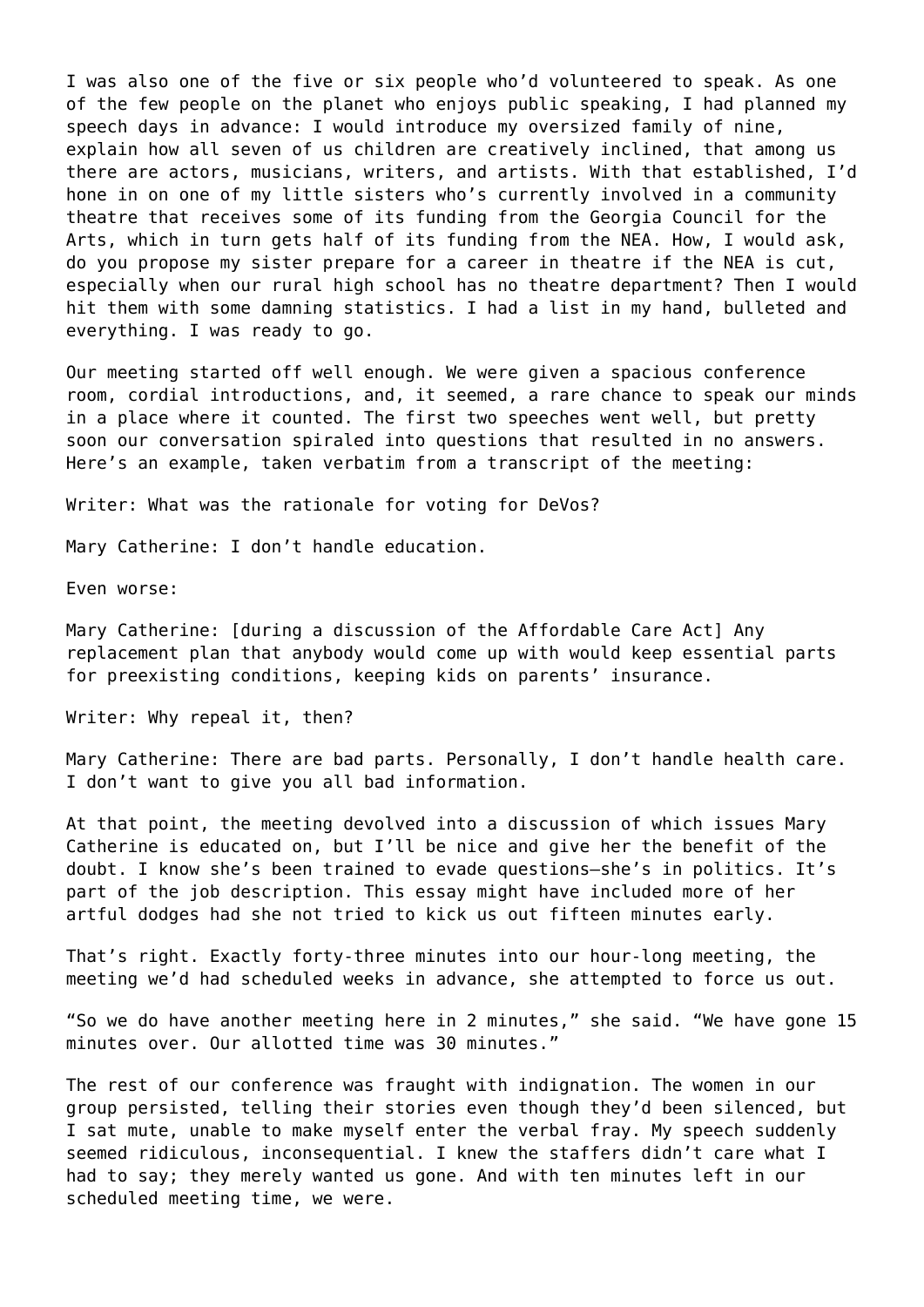Somehow, one of our members was able to talk Drew into walking us to Perdue's office, where we could pick up business cards with contact information for Perdue's other staffers, and I realized I had one last chance to speak. Drew and I could talk on the way to the office. Confronted with just one person—a shy, sweet college student, no less—he'd have to listen. Brazenly I fell in step beside him and asked if he minded me sharing what I'd intended to say in the meeting. With his blessing, I launched into my prepared spiel: "I came here today to talk about the NEA—"

"What does that stand for?" he asked.

I nearly stopped in my tracks. "The National Endowment for the Arts."

"Oh. And what do they do?"

The NEA, for those of you who aren't aware, matches whatever funding the Georgia Council for the Arts gets from the state. Rural arts programs (like my community theatre back home) and metropolitan museums alike thrive on their generous donations. This makes a huge difference in our economy: just last year, Georgia pulled in \$29 billion dollars in revenue from its creative industries alone. The NEA is of vital importance to this state's communities, students, and artists. It is important to people like me, and this man did not even know what it was.

My heart deflated. We crowded into the elevator and I considered how stupid it would be to cry. In either naivety or optimism, I suppose I'd expected a more positive outcome, some concrete evidence that the hours I'd put into writing my letter and gathering signatures and assembling a speech would change the world for the better. Instead, I was given a few business cards and some Chick-Fil-A waffle chips and told to have a nice day.

It is very easy to feel powerless when your government is blatantly trying to ignore you, to let yourself succumb to passivity and despair. Doing so is also a little less humiliating—if you don't go through the trouble of bothering your senators, you don't have to go through the pain and outrage of having them dismiss you. But if I had the option to return to Washington and meet with more of my senators' staffers, I absolutely would, and I'll tell you why: Our elected officials sometimes forget this government is run by the people because they aren't reminded enough that the people are out there. I may not have gotten to deliver my speech, but I was nevertheless part of an important effort in jogging the collective memory of our forgetful officials. Make no mistake—what we did mattered. We brought over 700 letters from concerned Georgians with us. We proved that our state isn't some nebulous constellation of faceless voters or numbers on a ballot, that we are real people. People with real faces, real stories, real anger.

Afterwards, I decided to salvage the rest of the afternoon by exploring the senators' office buildings and paying visits to a few of the politicians I admire. Elizabeth Warren's office doors were closed, but Bernie Sanders' were wide open. Even though he wasn't there, I had a quick conversation with some of his staffers.